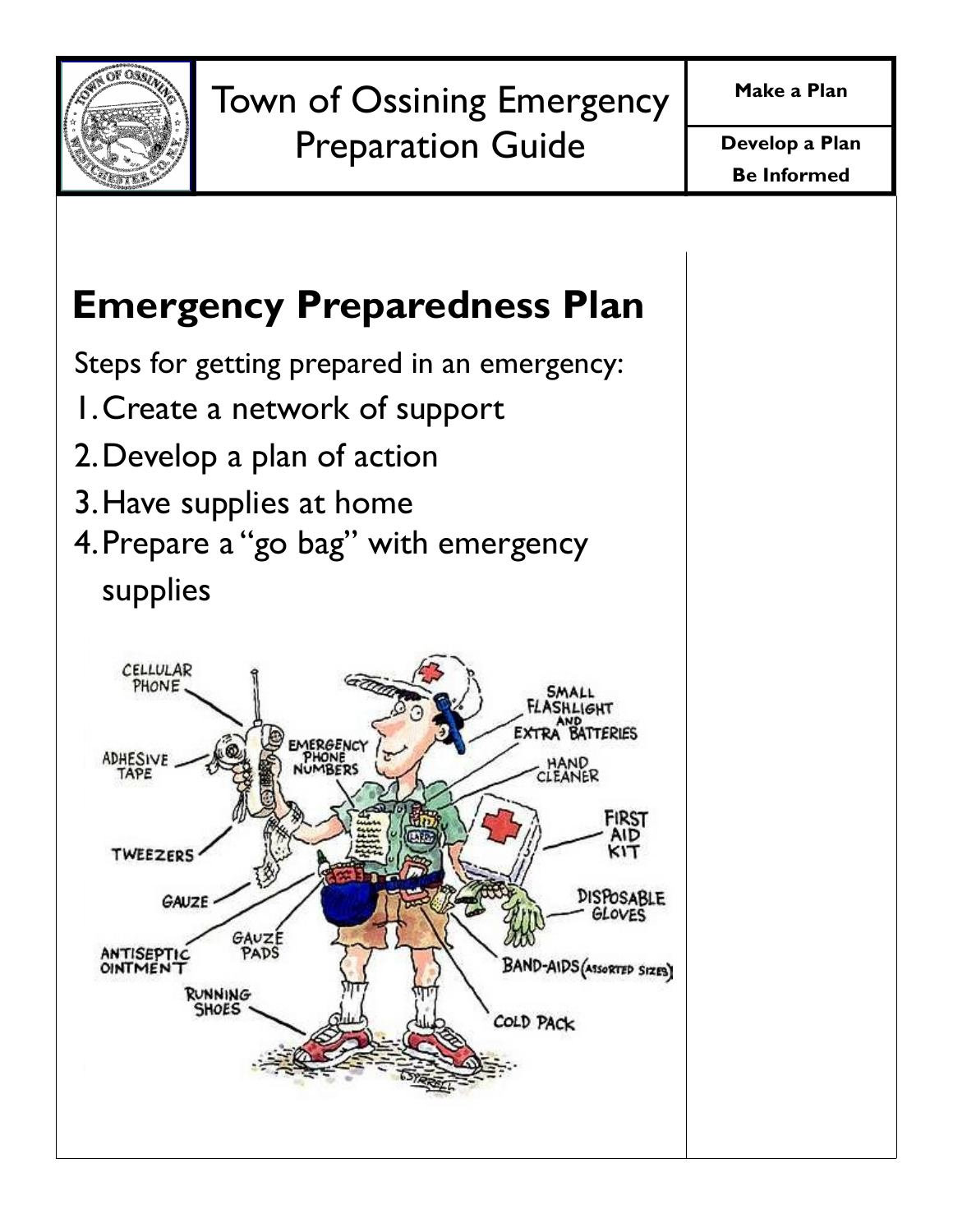

# Creating a Network of Support

- During an emergency it can be difficult and time consuming to find contact information. It can be extremely beneficial to have a list of contacts with their information prepared for such occasions.
- Having more than one contact prepared is important in case you cannot get in touch with your first choice.
- Depending on the severity of the emergency you might have to leave the state so having an out of state contact is extremely helpful.

#### In-State Support Contacts

| Name | Phone Number | Address |
|------|--------------|---------|
|      |              |         |
|      |              |         |
|      |              |         |
|      |              |         |
|      |              |         |
|      |              |         |
|      |              |         |

Out of State Contact

Name

**Address** 

**Phone**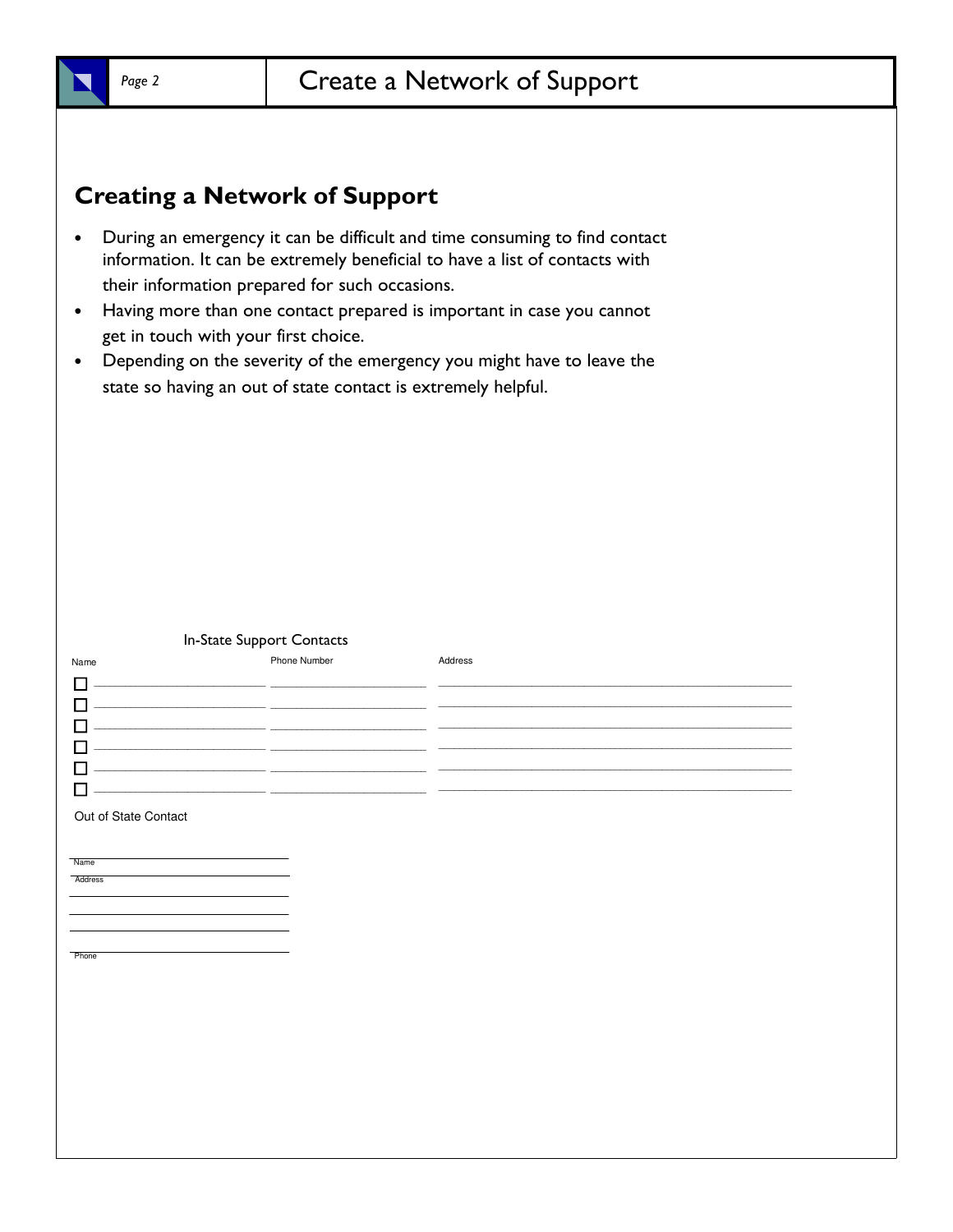# Develop a Plan

#### Developing a plan of action

It is vital to have a list prepared of important information that is pertinent to your family on hand and readily available. Creating a list of health information such as insurance info, allergies and types of medication can be helpful in case of separation.

Insurance Info

Allergies:

Provider:

Individual #: Group #:

Medication:

# Evacuation Plan

Some emergencies may require the evacuation of either your home or the town itself. If this does occur it is extremely important to have a plan ready. If you cannot meet at your home it is a good idea to have a place predetermined that everyone in your family knows about.

Emergency meeting area

Address

### Local Shelter Options

During times of crisis the Joseph G Caputo Community Center acts as a local shelter. Normally it will provide basic amenities such as food and water, but rarely do they carry specialized equipment. For this reason it is important to know where you can go if you need shelter as well as have a bag filled with supplies ready to bring along.